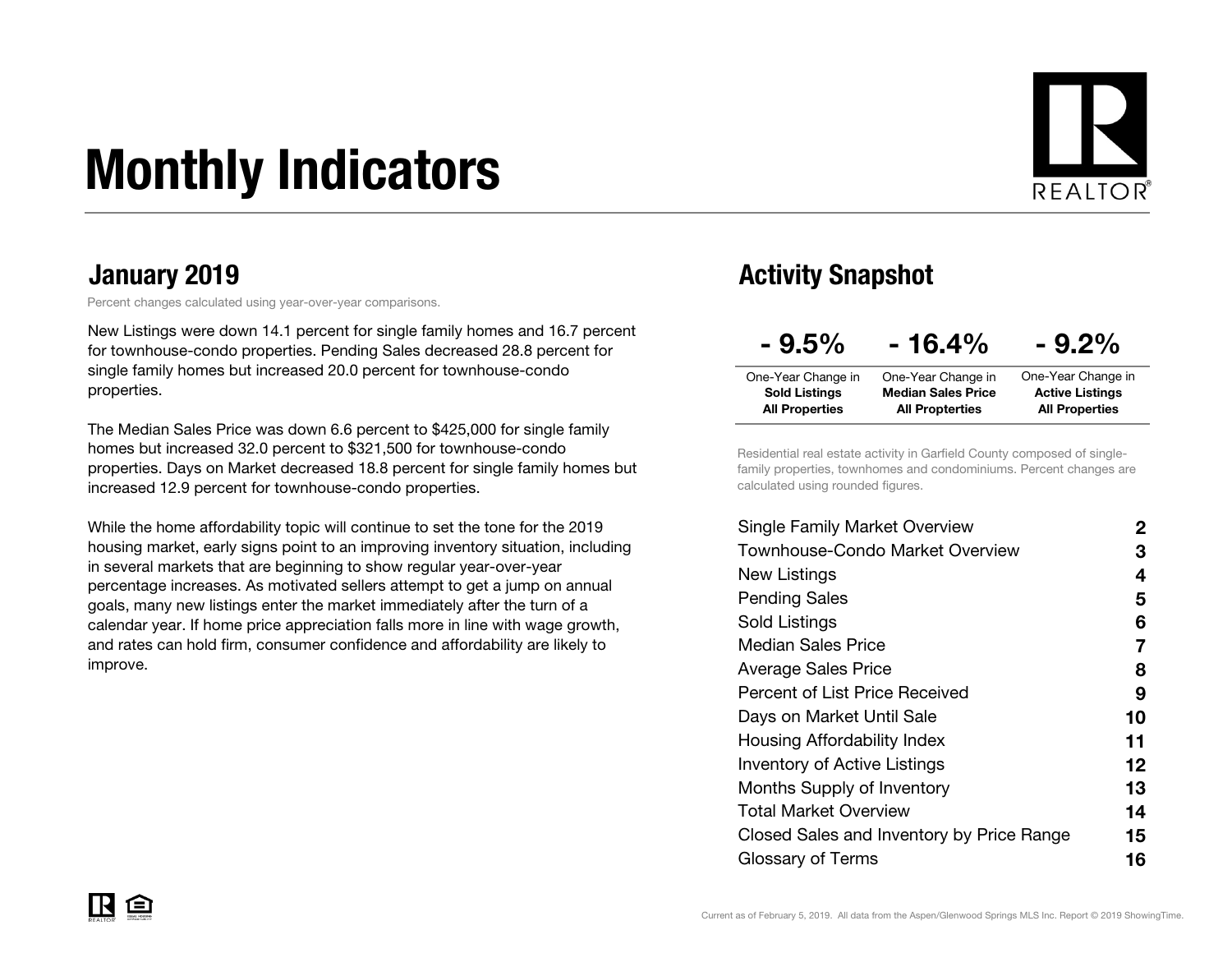### Single Family Market Overview

Key metrics by report month and for year-to-date (YTD) starting from the first of the year.



| <b>Key Metrics</b>                 | <b>Historical Sparkbars</b>                                    | $1 - 2018$ | 1-2019    | Percent Change |           | <b>YTD 2018 YTD 2019</b> | Percent Change |
|------------------------------------|----------------------------------------------------------------|------------|-----------|----------------|-----------|--------------------------|----------------|
| <b>New Listings</b>                | 2-2017<br>10-2017<br>$2 - 2018$<br>6-2017<br>6-2018<br>10-2018 | 64         | 55        | $-14.1%$       | 64        | 55                       | $-14.1%$       |
| <b>Pending Sales</b>               | 2-2017<br>6-2017<br>10-2017<br>2-2018                          | 80         | 57        | $-28.8%$       | 80        | 57                       | $-28.8%$       |
| <b>Sold Listings</b>               | $2 - 2017$<br>6-2017<br>10-2017<br>2-2018<br>6-2018<br>10-2018 | 49         | 35        | $-28.6%$       | 49        | 35                       | $-28.6%$       |
| <b>Median Sales Price</b>          | 2-2017<br>6-2017<br>10-2017<br>2-2018<br>10-2018               | \$455,000  | \$425,000 | $-6.6%$        | \$455,000 | \$425,000                | $-6.6%$        |
| <b>Avg. Sales Price</b>            | 2-2017<br>6-2017<br>10-2017<br>2-2018<br>6-2018<br>10-2018     | \$524,467  | \$536,241 | $+2.2%$        | \$524,467 | \$536,241                | $+2.2%$        |
| <b>Pct. of List Price Received</b> | 2-2017<br>10-2017<br>2-2018<br>6-2018<br>6-2017<br>10-2018     | 97.1%      | 98.3%     | $+1.2%$        | 97.1%     | 98.3%                    | $+1.2%$        |
| Days on Market                     | 6-2018<br>10-2018<br>2-2017<br>10-2017<br>2-2018<br>6-2017     | 96         | 78        | $-18.8%$       | 96        | 78                       | $-18.8%$       |
| <b>Affordability Index</b>         | 10-2018<br>2-2018<br>2-2017<br>6-2017<br>10-2017<br>6-2018     | 76         | 80        | $+5.3%$        | 76        | 80                       | $+5.3%$        |
| <b>Active Listings</b>             | 2-2017<br>6-2017<br>10-2017<br>2-2018<br>6-2018<br>10-2018     | 288        | 265       | $-8.0%$        |           |                          |                |
| <b>Months Supply</b>               | 2-2017<br>6-2017<br>2-2018<br>10-2017<br>6-2018<br>10-2018     | 4.3        | 3.7       | $-14.0%$       |           |                          |                |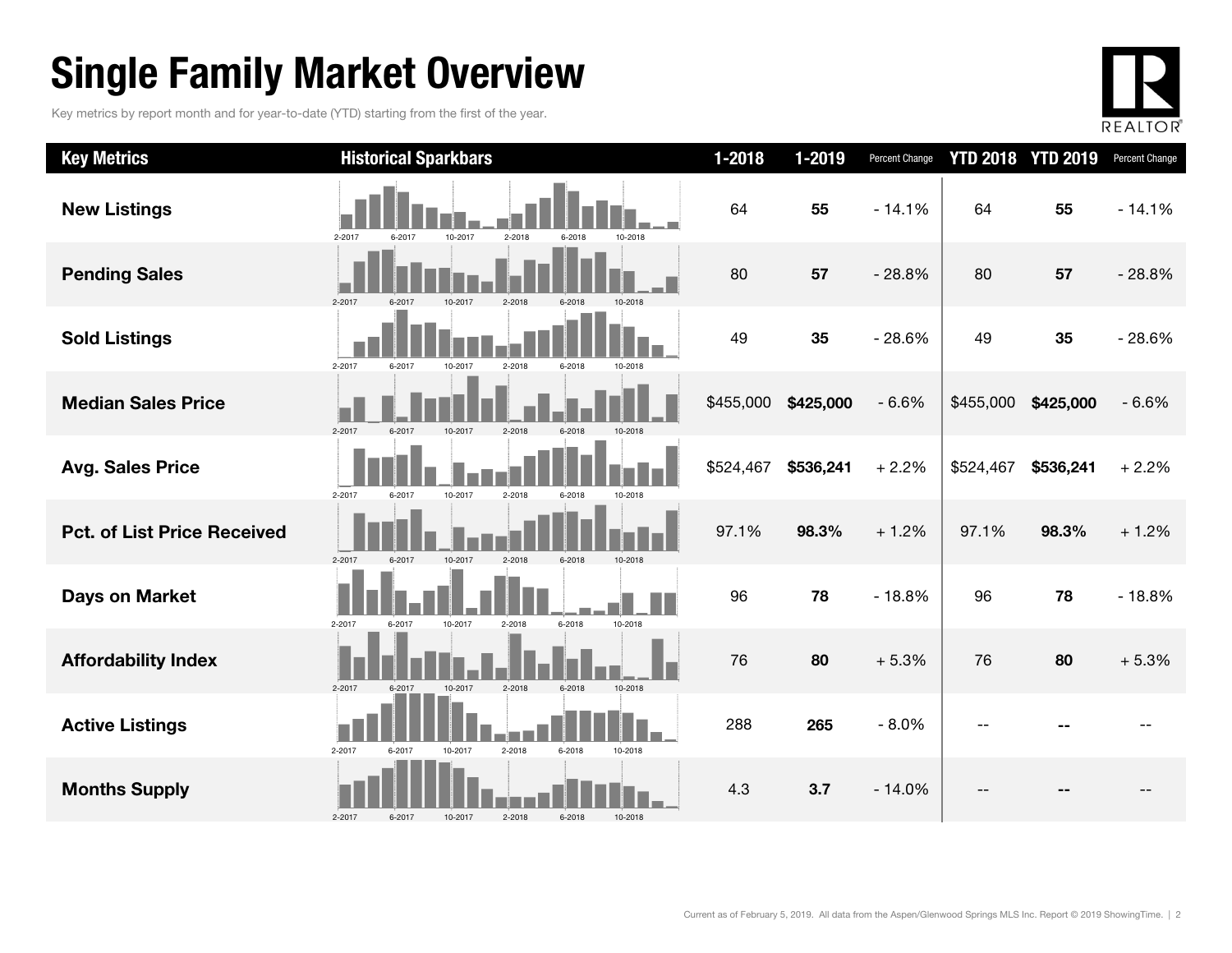### Townhouse-Condo Market Overview

Key metrics by report month and for year-to-date (YTD) starting from the first of the year.



| <b>Key Metrics</b>                 | <b>Historical Sparkbars</b>                                        | $1 - 2018$ | 1-2019    | Percent Change |           | <b>YTD 2018 YTD 2019</b> | Percent Change |
|------------------------------------|--------------------------------------------------------------------|------------|-----------|----------------|-----------|--------------------------|----------------|
| <b>New Listings</b>                | 2-2017<br>6-2017<br>10-2017<br>2-2018<br>6-2018<br>10-2018         | 30         | 25        | $-16.7%$       | 30        | 25                       | $-16.7%$       |
| <b>Pending Sales</b>               | 10-2017<br>$2-2018$<br>$2 - 2017$                                  | 15         | 18        | $+20.0%$       | 15        | 18                       | $+20.0%$       |
| <b>Sold Listings</b>               | $2 - 2017$<br>6-2017<br>10-2017<br>2-2018<br>$6 - 2018$<br>10-2018 | 14         | 22        | $+57.1%$       | 14        | 22                       | $+57.1%$       |
| <b>Median Sales Price</b>          | 2-2017<br>6-2017<br>10-2017<br>2-2018<br>6-2018                    | \$243,500  | \$321,500 | $+32.0%$       | \$243,500 | \$321,500                | $+32.0%$       |
| <b>Avg. Sales Price</b>            | 2-2017<br>6-2017<br>10-2017<br>2-2018<br>10-2018<br>6-2018         | \$293,536  | \$350,682 | $+19.5%$       | \$293,536 | \$350,682                | $+19.5%$       |
| <b>Pct. of List Price Received</b> | 2-2017<br>2-2018<br>6-2018<br>6-2017<br>10-2017                    | 98.1%      | 97.3%     | $-0.8%$        | 98.1%     | 97.3%                    | $-0.8%$        |
| <b>Days on Market</b>              | $2 - 2017$<br>10-2018<br>6-2017<br>10-2017<br>2-2018<br>6-2018     | 101        | 114       | $+12.9%$       | 101       | 114                      | $+12.9%$       |
| <b>Affordability Index</b>         | $2 - 2017$<br>10-2017<br>$2 - 2018$<br>$6 - 2018$<br>6-2017        | 142        | 106       | $-25.4%$       | 142       | 106                      | $-25.4%$       |
| <b>Active Listings</b>             | 2-2018<br>6-2018<br>2-2017<br>10-2017<br>10-2018<br>6-2017         | 81         | 70        | $-13.6%$       |           |                          |                |
| <b>Months Supply</b>               | 2-2017<br>10-2017<br>2-2018<br>6-2018<br>6-2017<br>10-2018         | 3.2        | 2.7       | $-15.6%$       | --        |                          |                |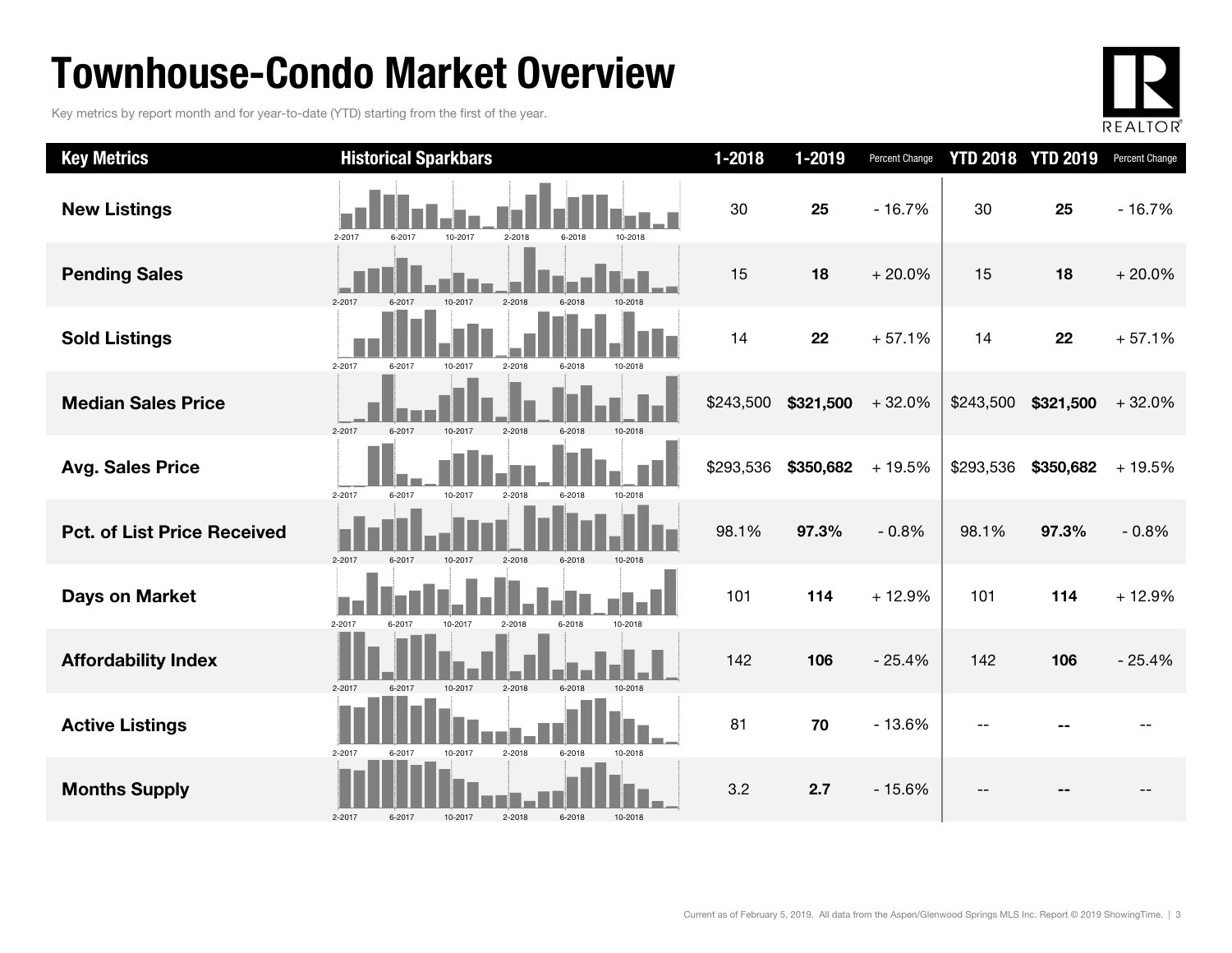### New Listings







| <b>New Listings</b> | Single<br>Family | <b>Percent Change</b><br>from Previous<br>Year | Townhouse-<br>Condo | <b>Percent Change</b><br>from Previous<br>Year |
|---------------------|------------------|------------------------------------------------|---------------------|------------------------------------------------|
| Feb-2018            | 77               | $+2.7\%$                                       | 27                  | $+12.5%$                                       |
| Mar-2018            | 105              | $-10.3%$                                       | 40                  | $+37.9%$                                       |
| Apr-2018            | 121              | -7.6%                                          | 50                  | $+13.6\%$                                      |
| May-2018            | 163              | $+5.8\%$                                       | 28                  | $-30.0\%$                                      |
| Jun-2018.           | 140              | $+1.4%$                                        | 38                  | -5.0%                                          |
| Jul-2018            | 98               | $-5.8\%$                                       | 40                  | $+42.9%$                                       |
| Aug-2018            | 114              | $+21.3%$                                       | 40                  | $+25.0%$                                       |
| Sep-2018            | 100              | $+28.2%$                                       | 28                  | $+40.0\%$                                      |
| Oct-2018            | 90               | $+9.8\%$                                       | 22                  | $-18.5%$                                       |
| Nov-2018            | 53               | -8.6%                                          | 25                  | +13.6%                                         |
| Dec-2018            | 42               | $0.0\%$                                        | 15                  | $+15.4%$                                       |
| <b>Jan-2019</b>     | 55               | $-14.1\%$                                      | 25                  | -16.7%                                         |

### Historical New Listings by Month

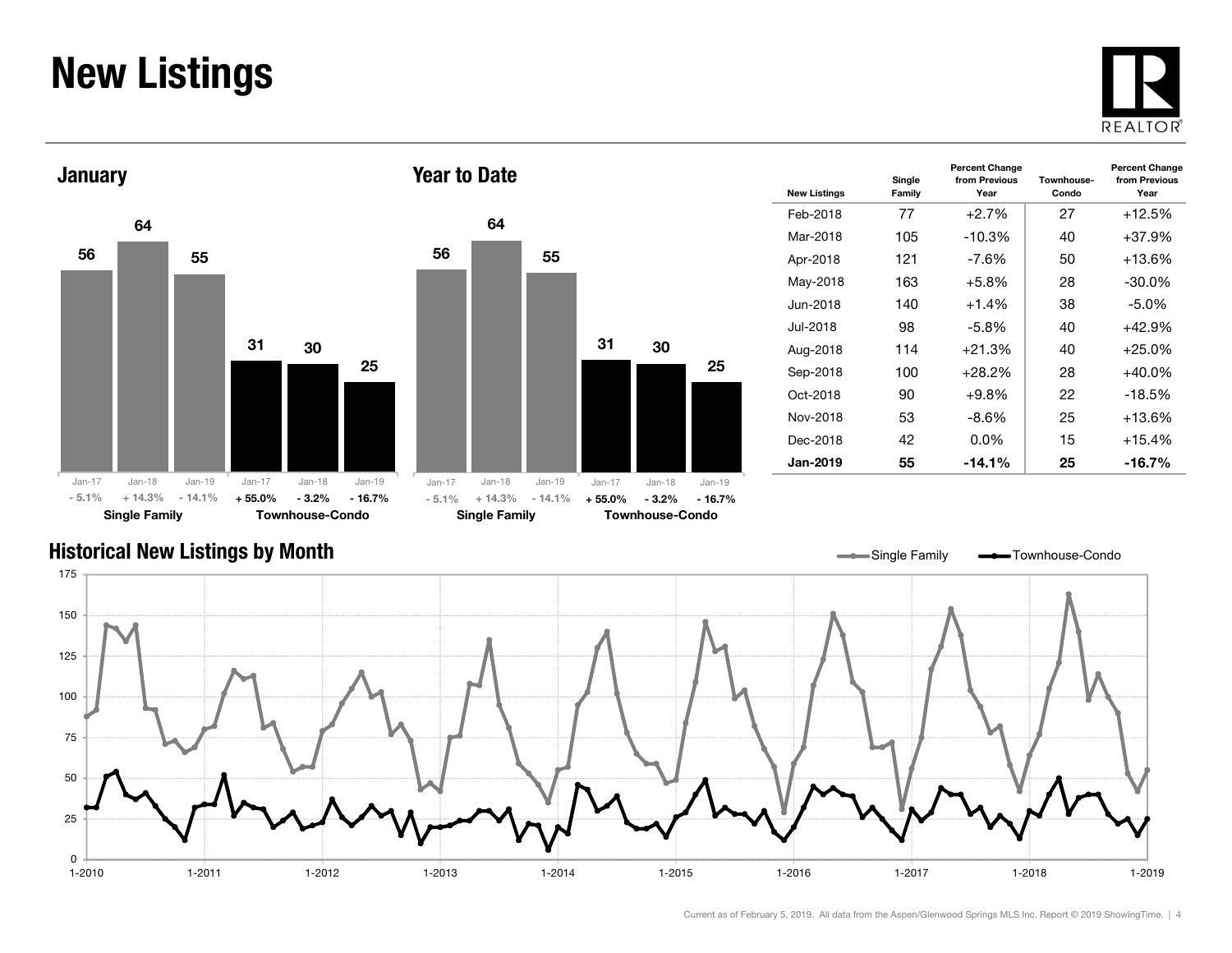### Pending Sales





| vui lu pulu         |                      |                      |                      |                        |                      |
|---------------------|----------------------|----------------------|----------------------|------------------------|----------------------|
|                     | 80                   |                      |                      |                        |                      |
| 49                  |                      | 57                   |                      |                        |                      |
|                     |                      |                      | 23                   | 15                     | 18                   |
| $Jan-17$<br>$-3.9%$ | $Jan-18$<br>$+63.3%$ | $Jan-19$<br>$-28.8%$ | $Jan-17$<br>$+53.3%$ | $Jan-18$<br>$-34.8%$   | $Jan-19$<br>$+20.0%$ |
|                     | <b>Single Family</b> |                      |                      | <b>Townhouse-Condo</b> |                      |

| <b>Pending Sales</b> | Single<br>Family | <b>Percent Change</b><br>from Previous<br>Year | Townhouse-<br>Condo | <b>Percent Change</b><br>from Previous<br>Year |
|----------------------|------------------|------------------------------------------------|---------------------|------------------------------------------------|
| Feb-2018             | 58               | $+18.4%$                                       | 21                  | $+23.5\%$                                      |
| Mar-2018             | 78               | $+2.6%$                                        | 44                  | $+57.1%$                                       |
| Apr-2018             | 73               | $-18.0\%$                                      | 29                  | -3.3%                                          |
| May-2018             | 94               | $+3.3\%$                                       | 25                  | $-19.4%$                                       |
| Jun-2018             | 94               | $+34.3%$                                       | 21                  | $-43.2\%$                                      |
| Jul-2018             | 80               | $+6.7\%$                                       | 24                  | $-25.0\%$                                      |
| Aug-2018             | 88               | $+31.3%$                                       | 33                  | $+73.7%$                                       |
| Sep-2018             | 67               | $-1.5%$                                        | 28                  | $+21.7%$                                       |
| Oct-2018             | 64               | $+3.2\%$                                       | 23                  | $-14.8%$                                       |
| Nov-2018             | 39               | -33.9%                                         | 28                  | $+21.7%$                                       |
| Dec-2018             | 43               | $-15.7%$                                       | 17                  | $-15.0\%$                                      |
| <b>Jan-2019</b>      | 57               | $-28.8\%$                                      | 18                  | $+20.0\%$                                      |

#### Historical Pending Sales by Month

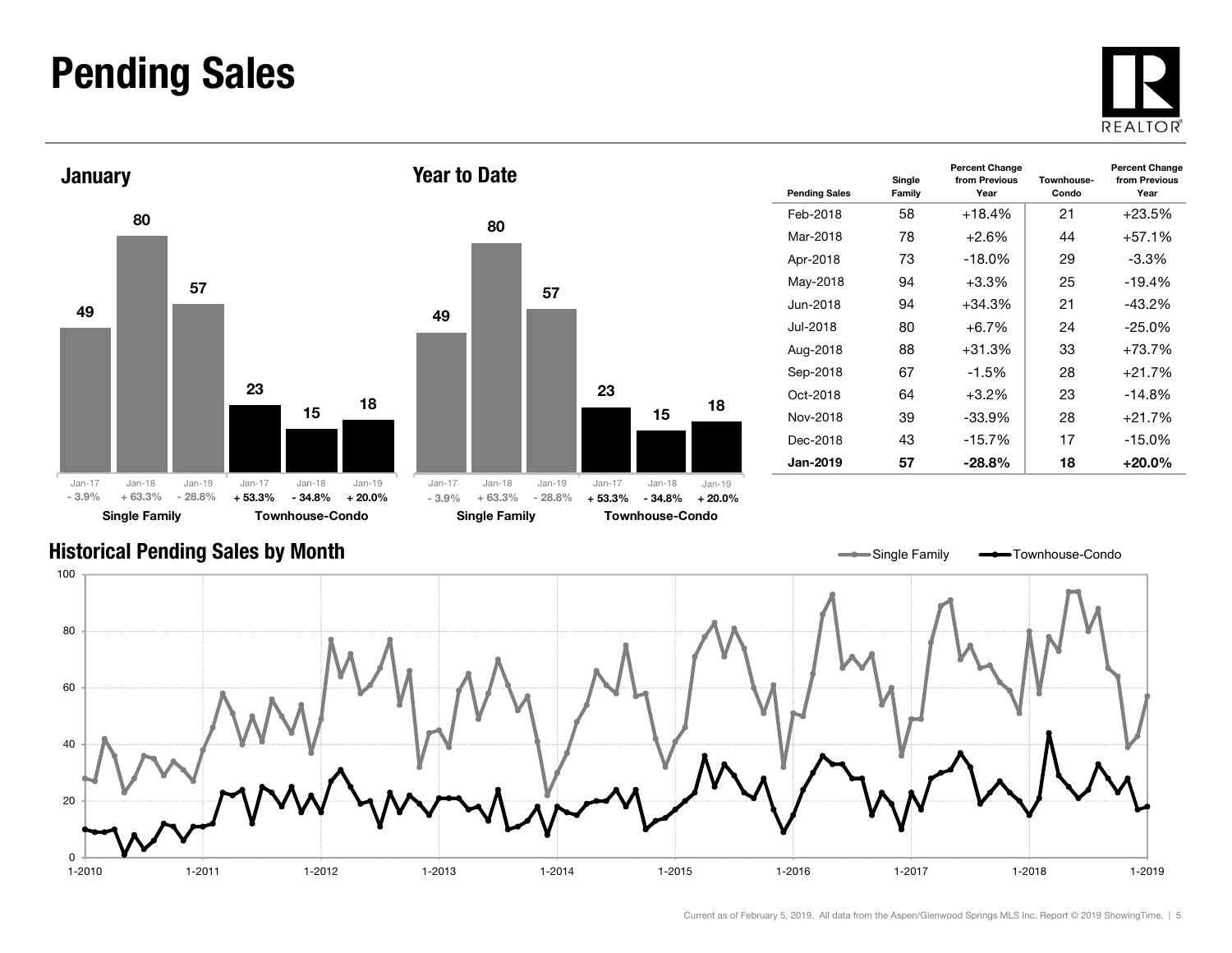### Sold Listings





| <b>Sold Listings</b> | Single<br>Family | <b>Percent Change</b><br>from Previous<br>Year | Townhouse-<br>Condo | <b>Percent Change</b><br>from Previous<br>Year |
|----------------------|------------------|------------------------------------------------|---------------------|------------------------------------------------|
| Feb-2018             | 52               | $+73.3%$                                       | 17                  | $+30.8%$                                       |
| Mar-2018             | 70               | $+27.3%$                                       | 23                  | $+9.5%$                                        |
| Apr-2018             | 72               | $+16.1%$                                       | 32                  | $+52.4%$                                       |
| May-2018             | 79               | -4.8%                                          | 30                  | $-6.3%$                                        |
| Jun-2018             | 87               | $-14.7%$                                       | 31                  | $-16.2%$                                       |
| Jul-2018             | 97               | $+21.3%$                                       | 25                  | $-13.8%$                                       |
| Aug-2018             | 99               | $+19.3%$                                       | 31                  | $-22.5%$                                       |
| Sep-2018             | 81               | $+11.0%$                                       | 19                  | $0.0\%$                                        |
| Oct-2018             | 77               | $+26.2%$                                       | 32                  | $+28.0%$                                       |
| Nov-2018             | 62               | 0.0%                                           | 24                  | $-11.1%$                                       |
| Dec-2018             | 50               | $-21.9\%$                                      | 25                  | $0.0\%$                                        |
| <b>Jan-2019</b>      | 35               | -28.6%                                         | 22                  | +57.1%                                         |

### Historical Sold Listings by Month



22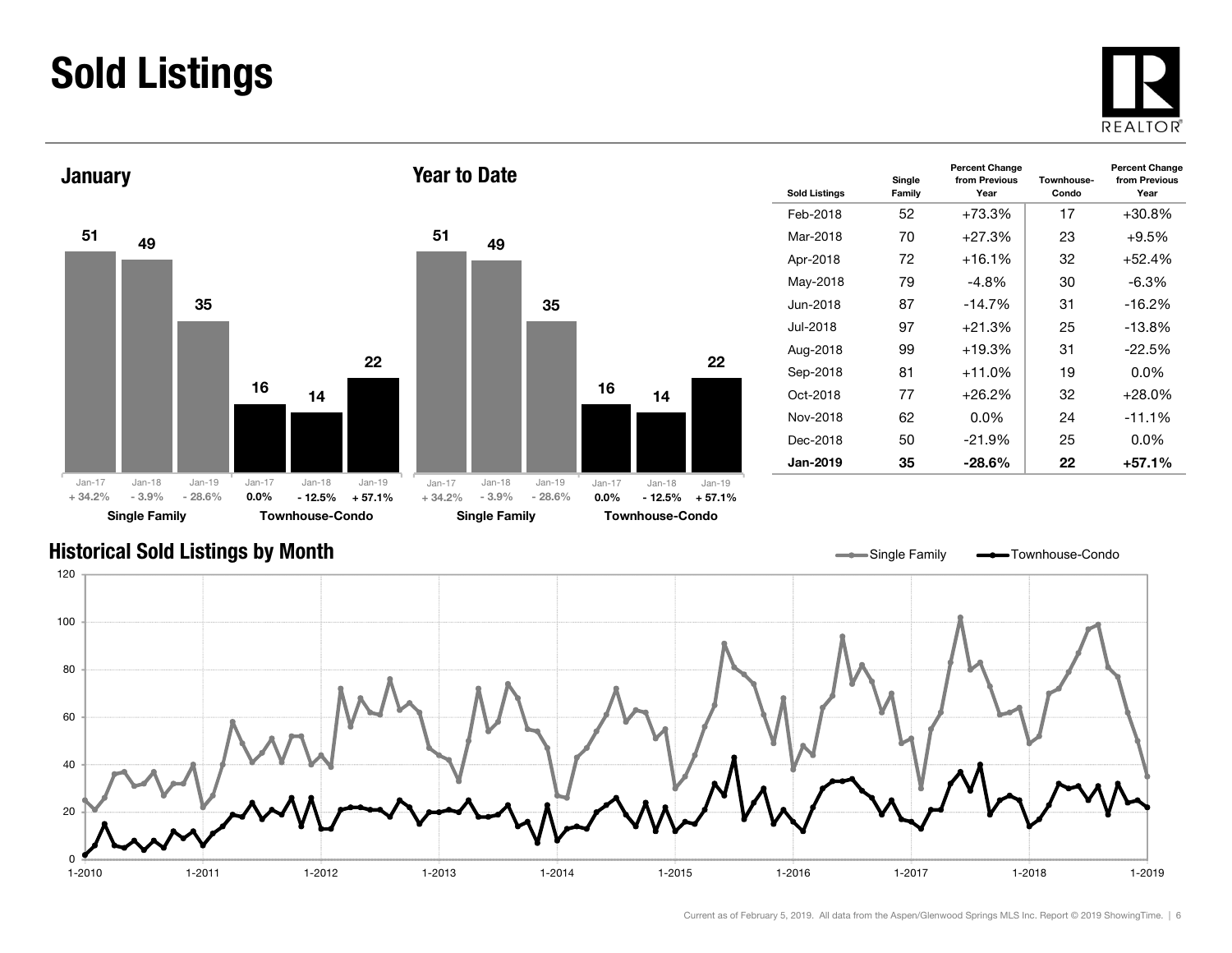### Average Sales Price





| Avg. Sales Price | Single<br>Family | <b>Percent Change</b><br>from Previous<br>Year | Townhouse-<br>Condo | <b>Percent Change</b><br>from Previous<br>Year |
|------------------|------------------|------------------------------------------------|---------------------|------------------------------------------------|
| Feb-2018         | \$446,430        | $+16.0%$                                       | \$307,824           | $+57.7%$                                       |
| Mar-2018         | \$470,201        | $-0.5\%$                                       | \$307,396           | $+26.5%$                                       |
| Apr-2018         | \$492,242        | $+18.6\%$                                      | \$278,294           | $-18.4%$                                       |
| May-2018         | \$430,912        | $-15.8%$                                       | \$343,240           | $-0.8\%$                                       |
| Jun-2018         | \$466,308        | $+11.8%$                                       | \$329,558           | $+12.7%$                                       |
| .Jul-2018        | \$465.268        | -5.4%                                          | \$336,746           | $+18.2\%$                                      |
| Aug-2018         | \$488,597        | $+6.3%$                                        | \$317,671           | $+15.5%$                                       |
| Sep-2018         | \$472.620        | $+2.0%$                                        | \$297,579           | -5.9%                                          |
| Oct-2018         | \$530,896        | +3.5%                                          | \$274,791           | $-16.2%$                                       |
| Nov-2018         | \$515,306        | +3.3%                                          | \$308,208           | $-7.7\%$                                       |
| Dec-2018         | \$429,924        | -8.8%                                          | \$316,352           | -2.8%                                          |
| Jan-2019         | \$536,241        | $+2.2\%$                                       | \$350,682           | +19.5%                                         |

Single Family **- Townhouse-Condo** 

#### Historical Average Sales Price by Month

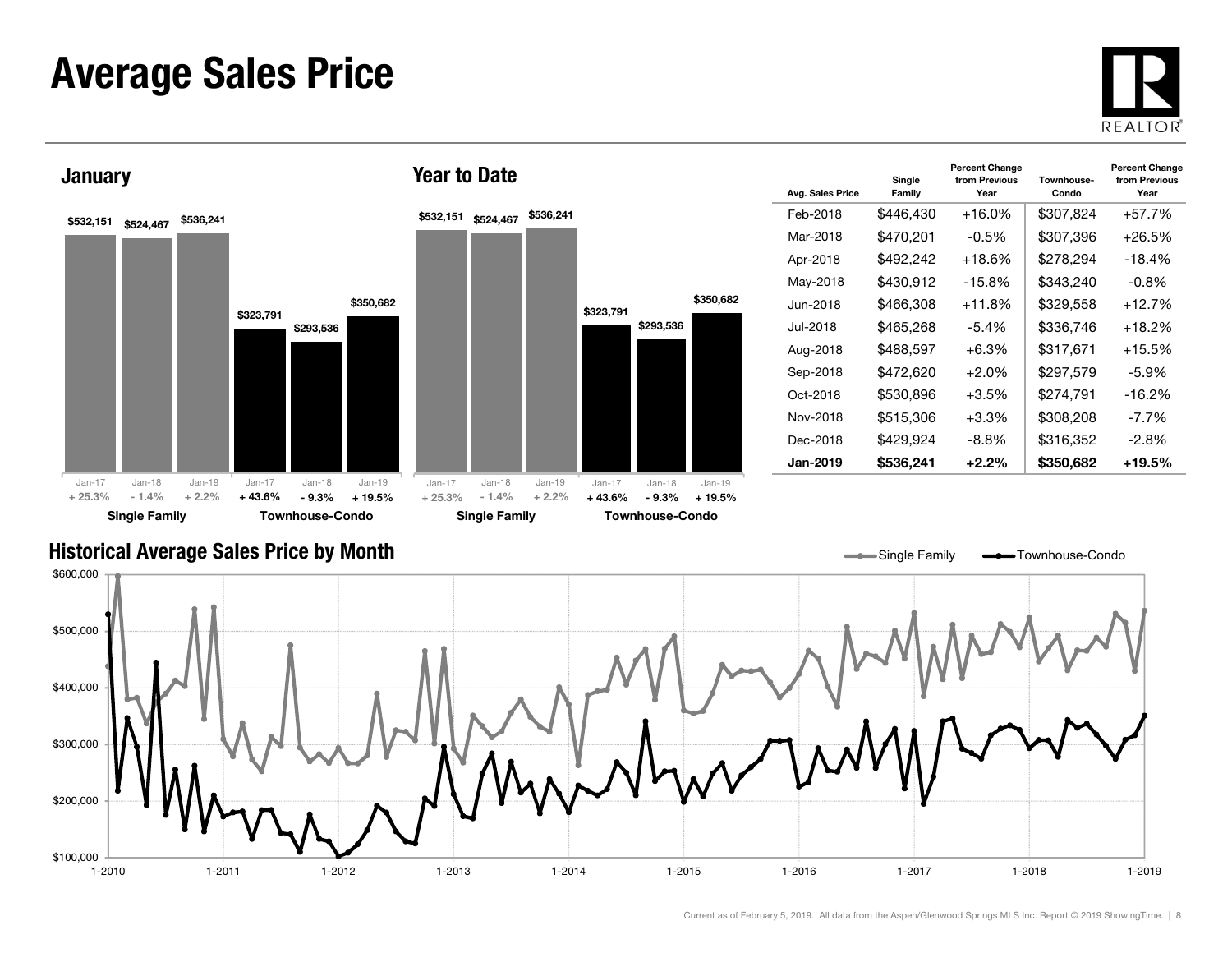### Median Sales Price





| <b>Median Sales</b><br>Price | Single<br>Family | <b>Percent Change</b><br>from Previous<br>Year | Townhouse-<br>Condo | <b>Percent Change</b><br>from Previous<br>Year |
|------------------------------|------------------|------------------------------------------------|---------------------|------------------------------------------------|
| Feb-2018                     | \$337,500        | $-10.8%$                                       | \$310,000           | +66.7%                                         |
| Mar-2018                     | \$384,500        | -7.3%                                          | \$275,000           | +14.8%                                         |
| Apr-2018                     | \$427.000        | +32.6%                                         | \$237,750           | $-12.4%$                                       |
| May-2018                     | \$365,000        | $-13.2%$                                       | \$300,250           | -7.6%                                          |
| Jun-2018.                    | \$410.000        | $+18.0\%$                                      | \$287,000           | +10.4%                                         |
| Jul-2018.                    | \$376.500        | $-12.8\%$                                      | \$303.500           | +18.6%                                         |
| Aug-2018                     | \$439,500        | $+7.3%$                                        | \$265,000           | $+3.3%$                                        |
| Sep-2018                     | \$420.000        | $+1.2%$                                        | \$280,000           | -1.8%                                          |
| Oct-2018                     | \$445.000        | $+4.7\%$                                       | \$239,000           | $-20.1%$                                       |
| Nov-2018                     | \$460,000        | $-5.6%$                                        | \$286,000           | $-10.1%$                                       |
| Dec-2018                     | \$347,000        | $-15.4%$                                       | \$265,000           | $-5.4\%$                                       |
| <b>Jan-2019</b>              | \$425,000        | -6.6%                                          | \$321,500           | +32.0%                                         |

Single Family **-** Townhouse-Condo

#### Historical Median Sales Price by Month

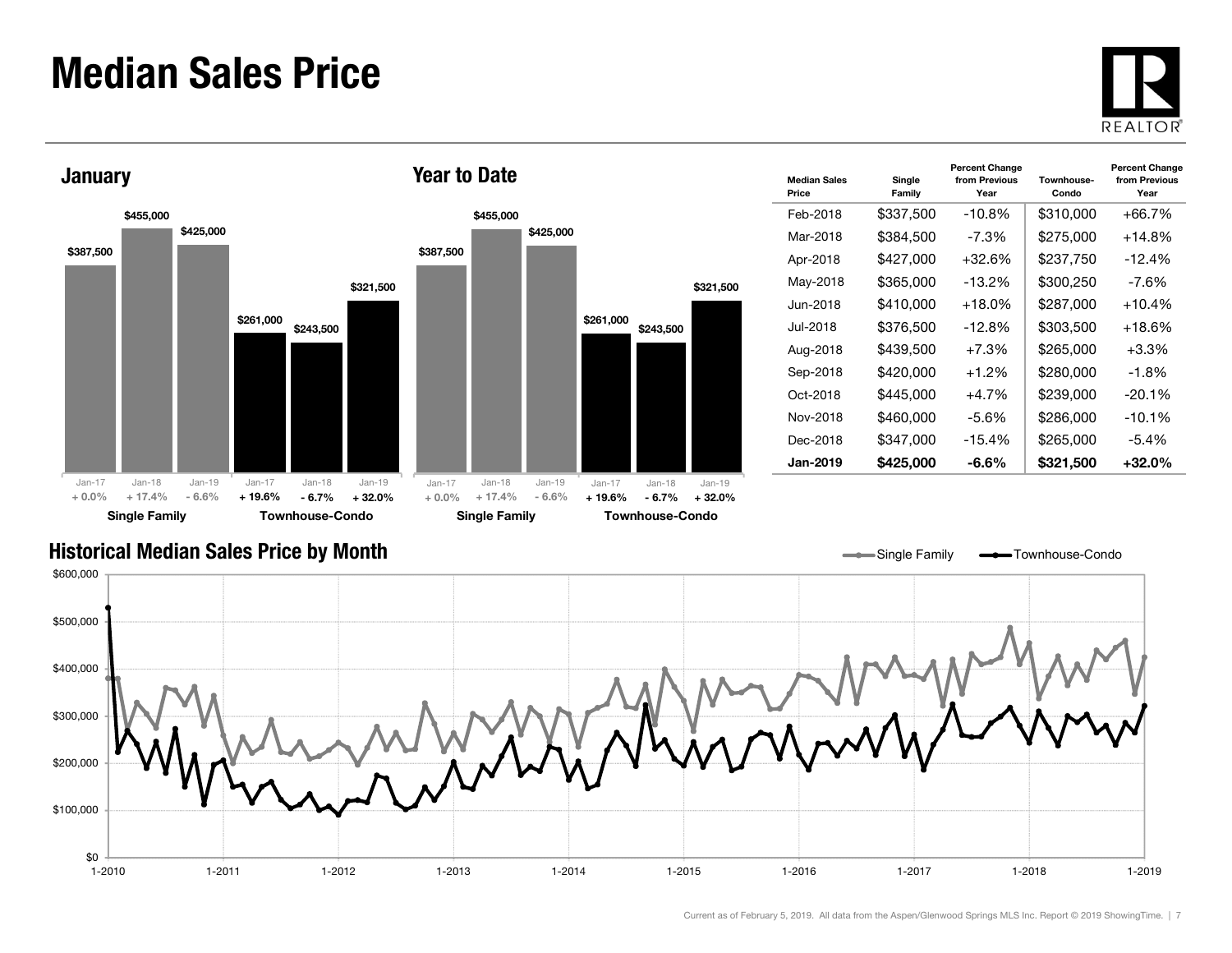### Percent of List Price Received





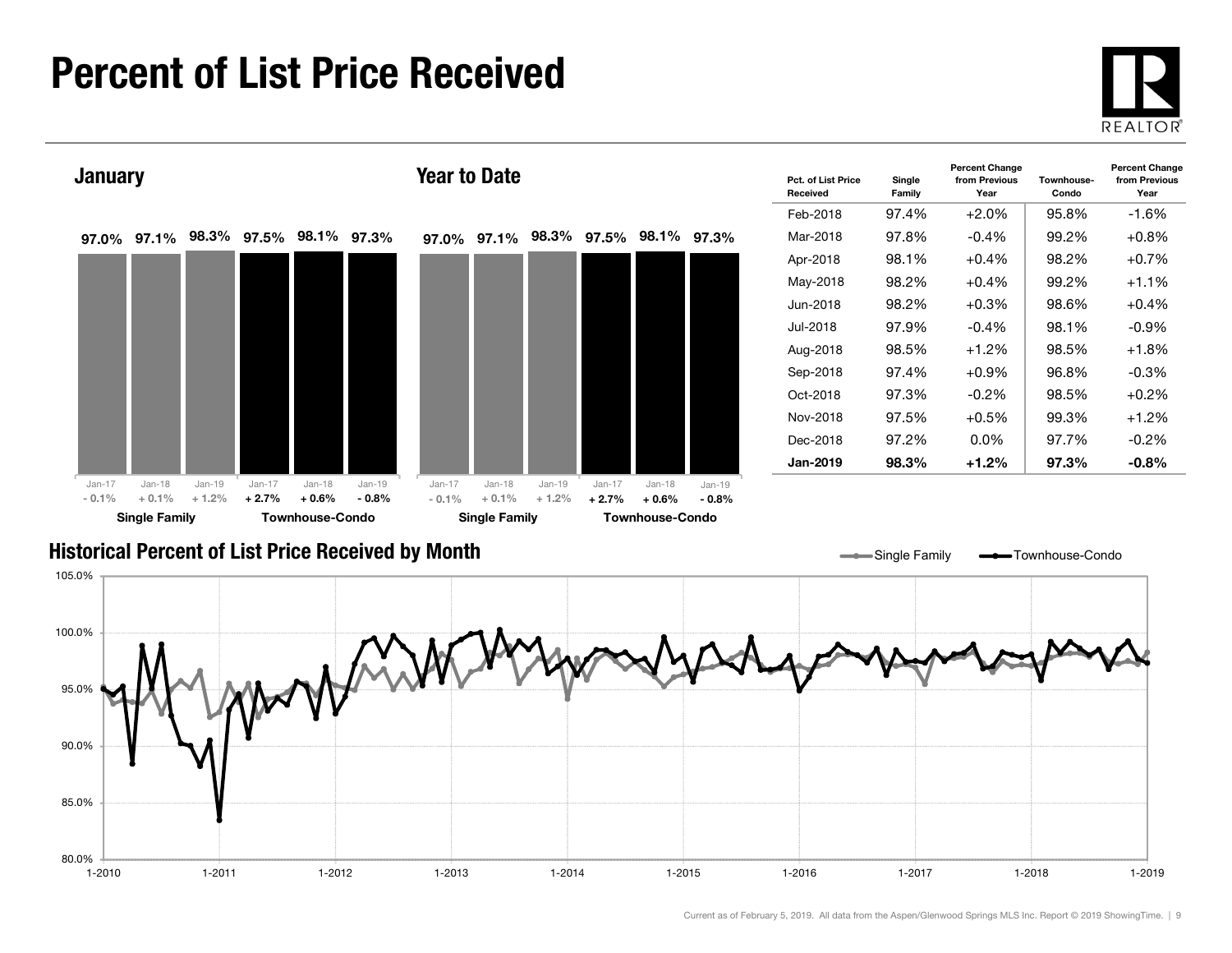### Days on Market Until Sale





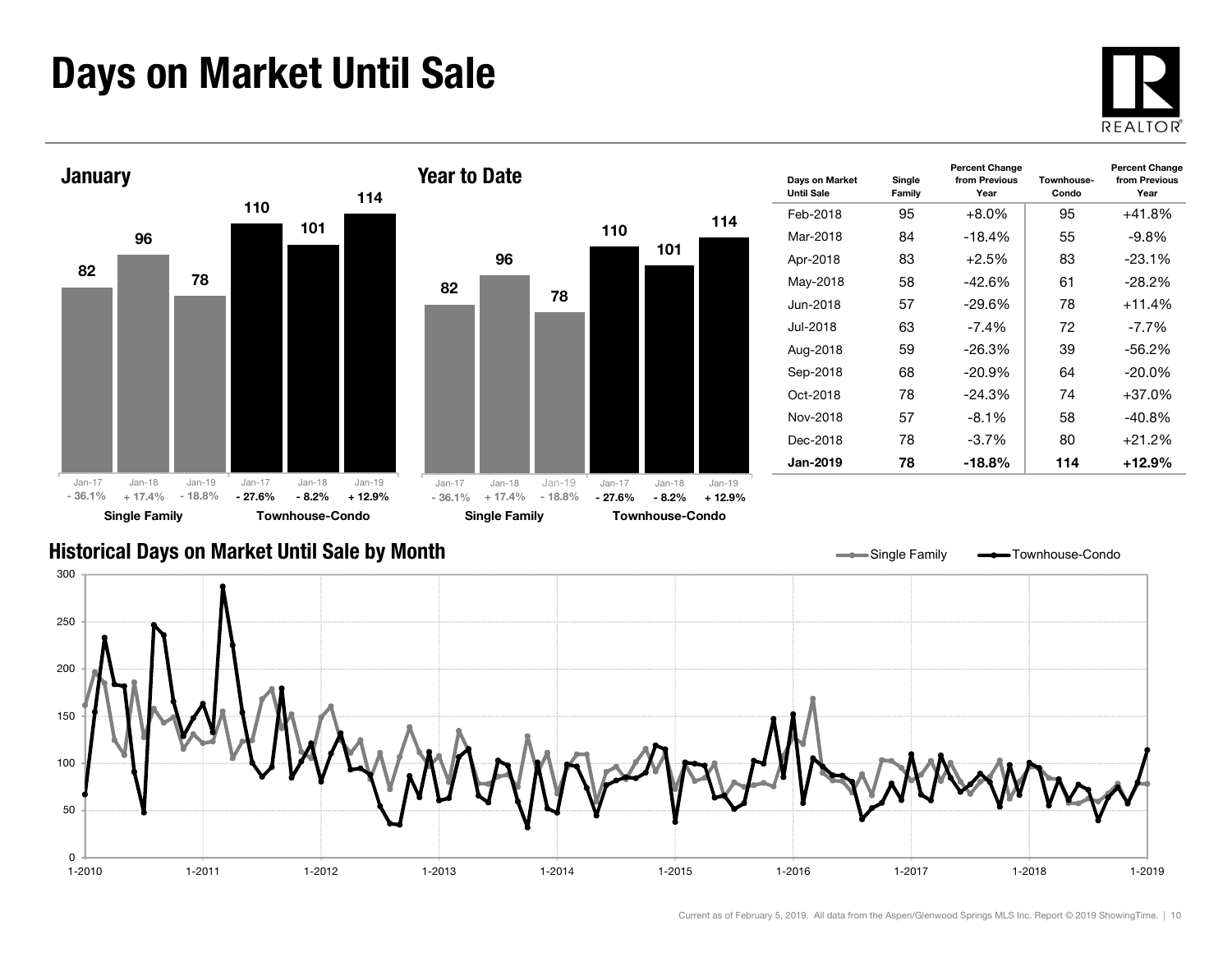## Housing Affordability Index





1-2010 1-2011 1-2012 1-2013 1-2014 1-2015 1-2016 1-2017 1-2018 1-2019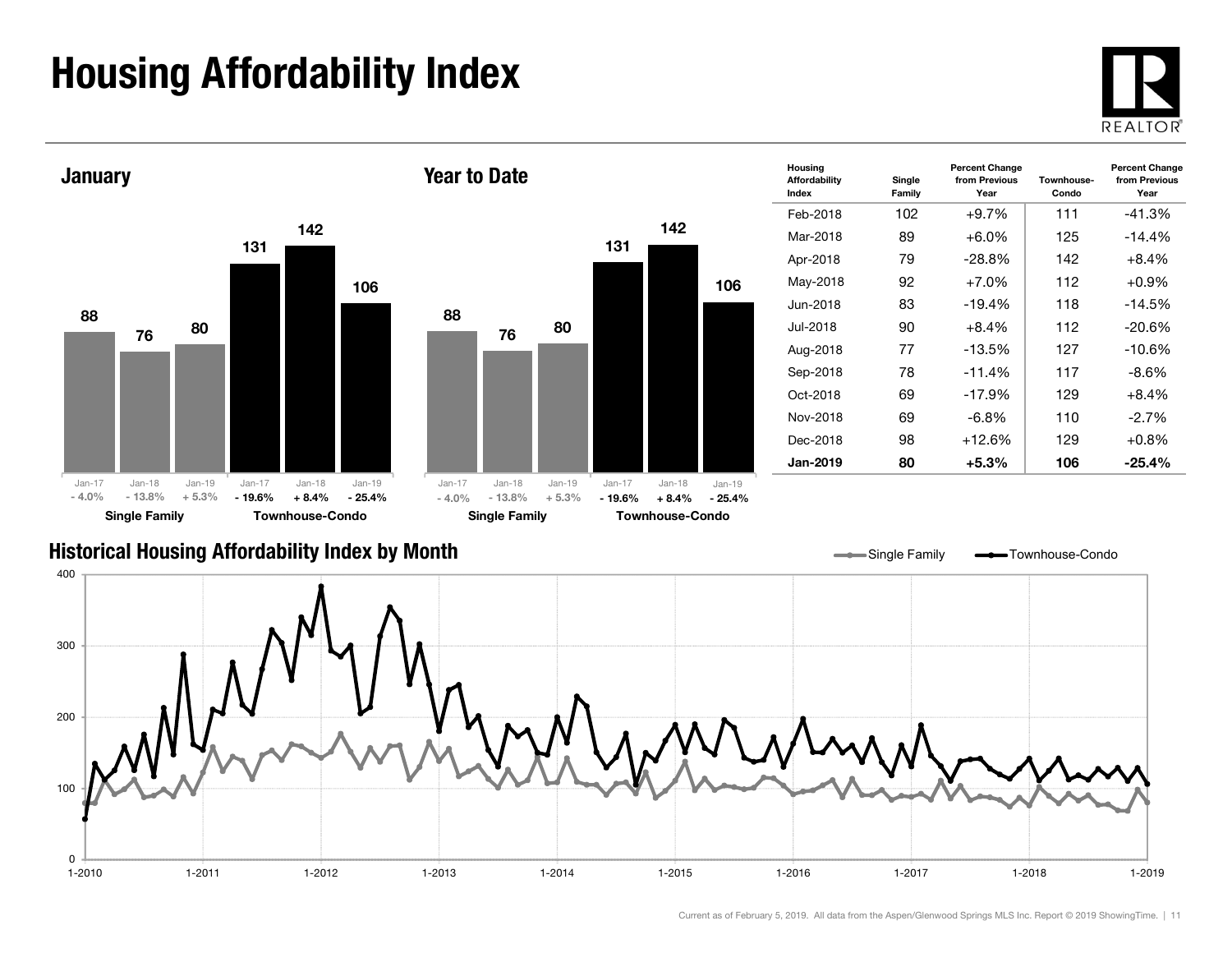### Inventory of Active Listings



Year



#### Historical Inventory of Active Listings by Month



Single Family **-** Townhouse-Condo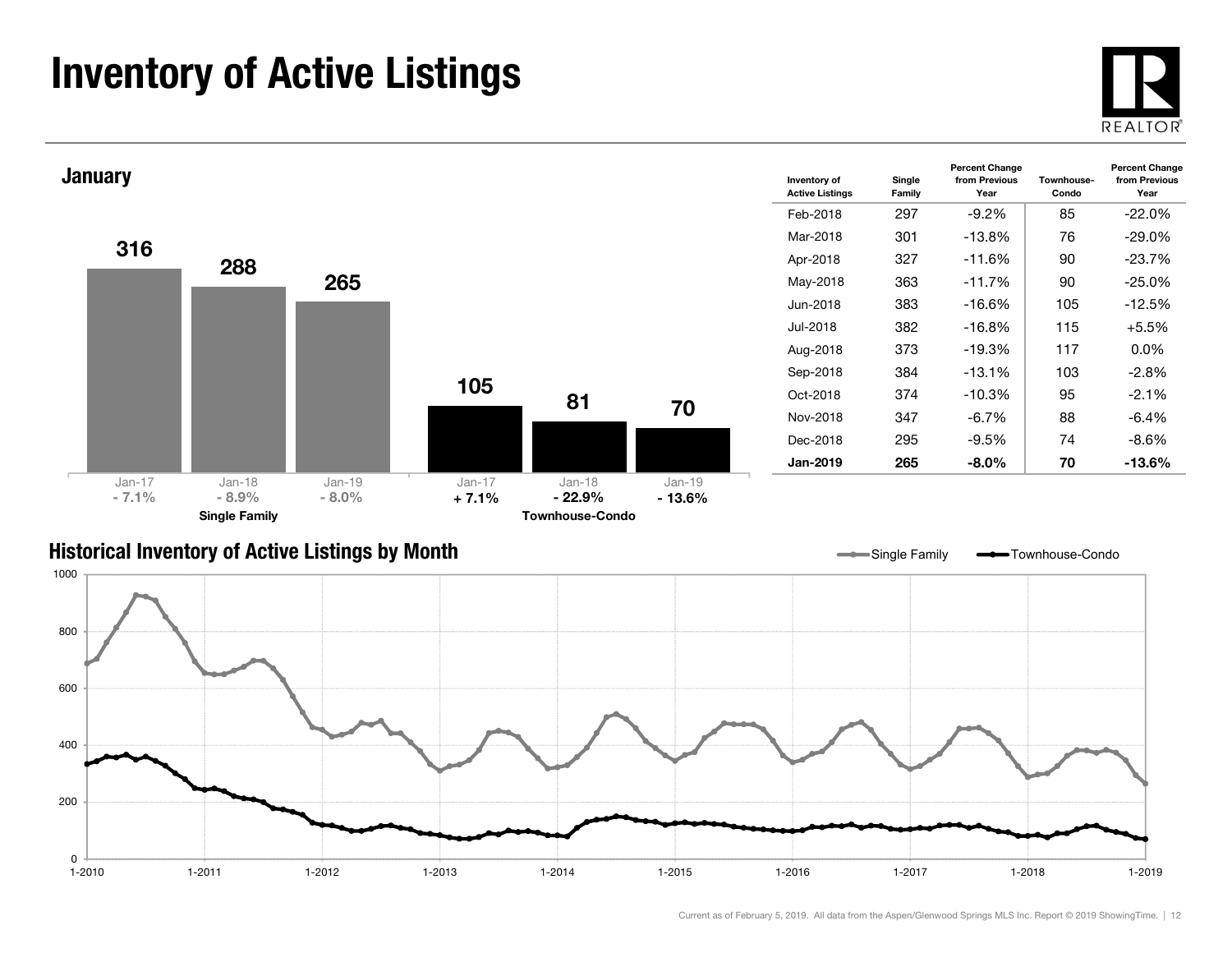### Months Supply of Inventory





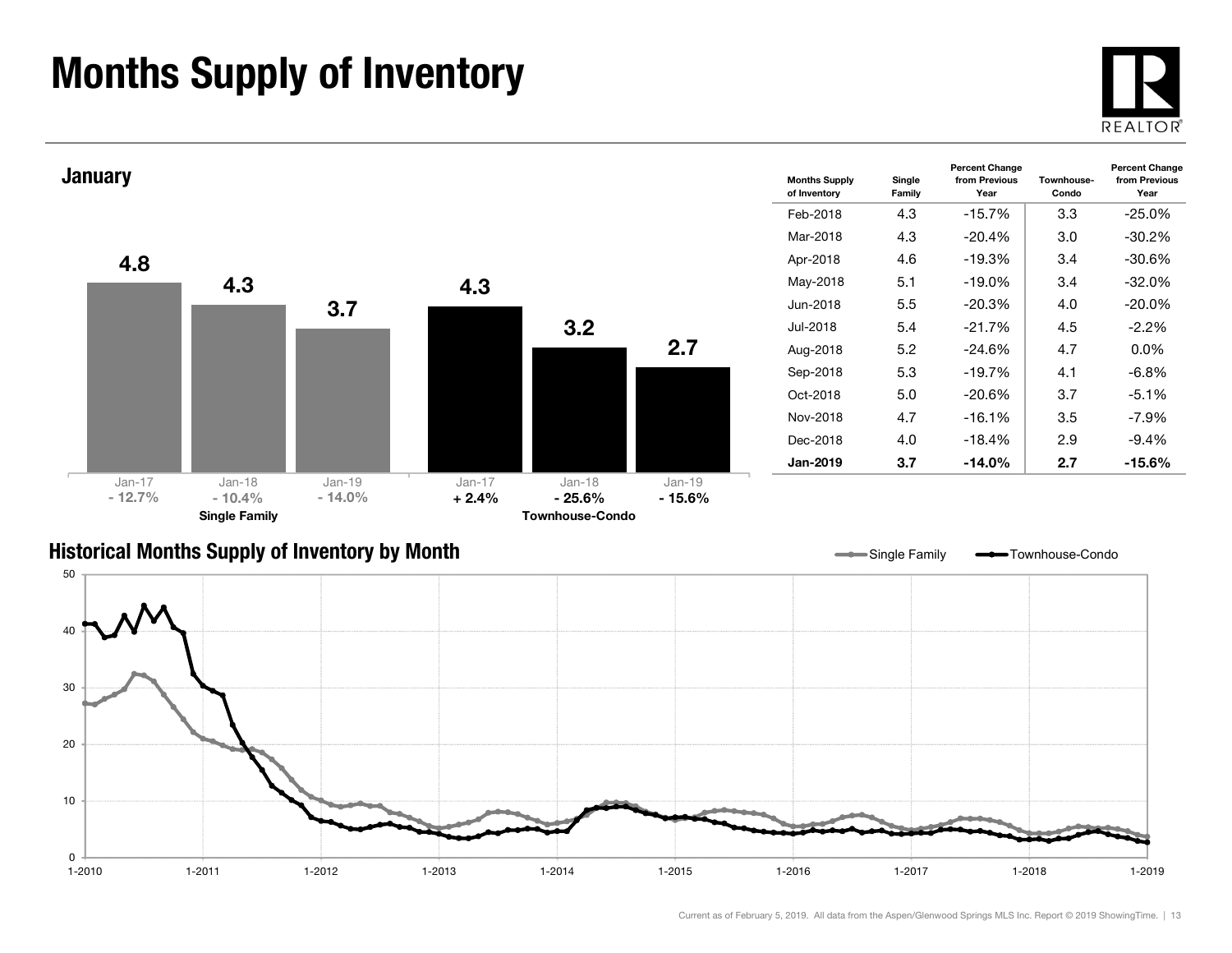### Total Market Overview

Key metrics by report Month and for year-to-date (YTD) starting from the first of the year.



| <b>Key Metrics</b>                 | <b>Historical Sparkbars</b>                                        | $1 - 2018$ | 1-2019    | <b>Percent Change</b> |           | <b>YTD 2018 YTD 2019</b> | Percent Change |
|------------------------------------|--------------------------------------------------------------------|------------|-----------|-----------------------|-----------|--------------------------|----------------|
| <b>New Listings</b>                | 10-2017<br>2-2018<br>2-2017<br>6-2017<br>6-2018<br>10-2018         | 94         | 80        | $-14.9%$              | 94        | 80                       | $-14.9%$       |
| <b>Pending Sales</b>               | $2 - 2017$<br>6-2017<br>$2 - 2018$<br>10-2017<br>6-2018<br>10-2018 | 95         | 75        | $-21.1%$              | 95        | 75                       | $-21.1%$       |
| <b>Sold Listings</b>               | 2-2017<br>6-2017<br>2-2018<br>10-2017<br>6-2018<br>10-2018         | 63         | 57        | $-9.5%$               | 63        | 57                       | $-9.5%$        |
| <b>Median Sales Price</b>          | $2 - 2017$<br>6-2017<br>10-2017<br>2-2018<br>6-2018                | \$425,800  | \$356,000 | $-16.4%$              | \$425,800 | \$356,000                | $-16.4%$       |
| <b>Avg. Sales Price</b>            | $2 - 2017$<br>6-2017<br>10-2017<br>2-2018<br>6-2018<br>10-2018     | \$473,149  | \$464,622 | $-1.8%$               | \$473,149 | \$464,622                | $-1.8%$        |
| <b>Pct. of List Price Received</b> | $2 - 2017$<br>$2 - 2018$<br>10-2017<br>6-2018                      | 97.3%      | 97.9%     | $+0.6%$               | 97.3%     | 97.9%                    | $+0.6%$        |
| <b>Days on Market</b>              | 6-2018<br>10-2018<br>2-2017<br>2-2018<br>6-2017<br>10-2017         | 97         | 92        | $-5.2%$               | 97        | 92                       | $-5.2%$        |
| <b>Affordability Index</b>         | $2 - 2017$<br>6-2017<br>10-2017<br>2-2018<br>6-2018<br>10-2018     | 81         | 96        | $+18.5%$              | 81        | 96                       | $+18.5%$       |
| <b>Active Listings</b>             | 2-2018<br>2-2017<br>10-2017<br>6-2018<br>10-2018<br>6-2017         | 369        | 335       | $-9.2%$               |           |                          |                |
| <b>Months Supply</b>               | 2-2018<br>6-2018<br>2-2017<br>6-2017<br>10-2017<br>10-2018         | 4.0        | 3.4       | $-15.0%$              |           |                          |                |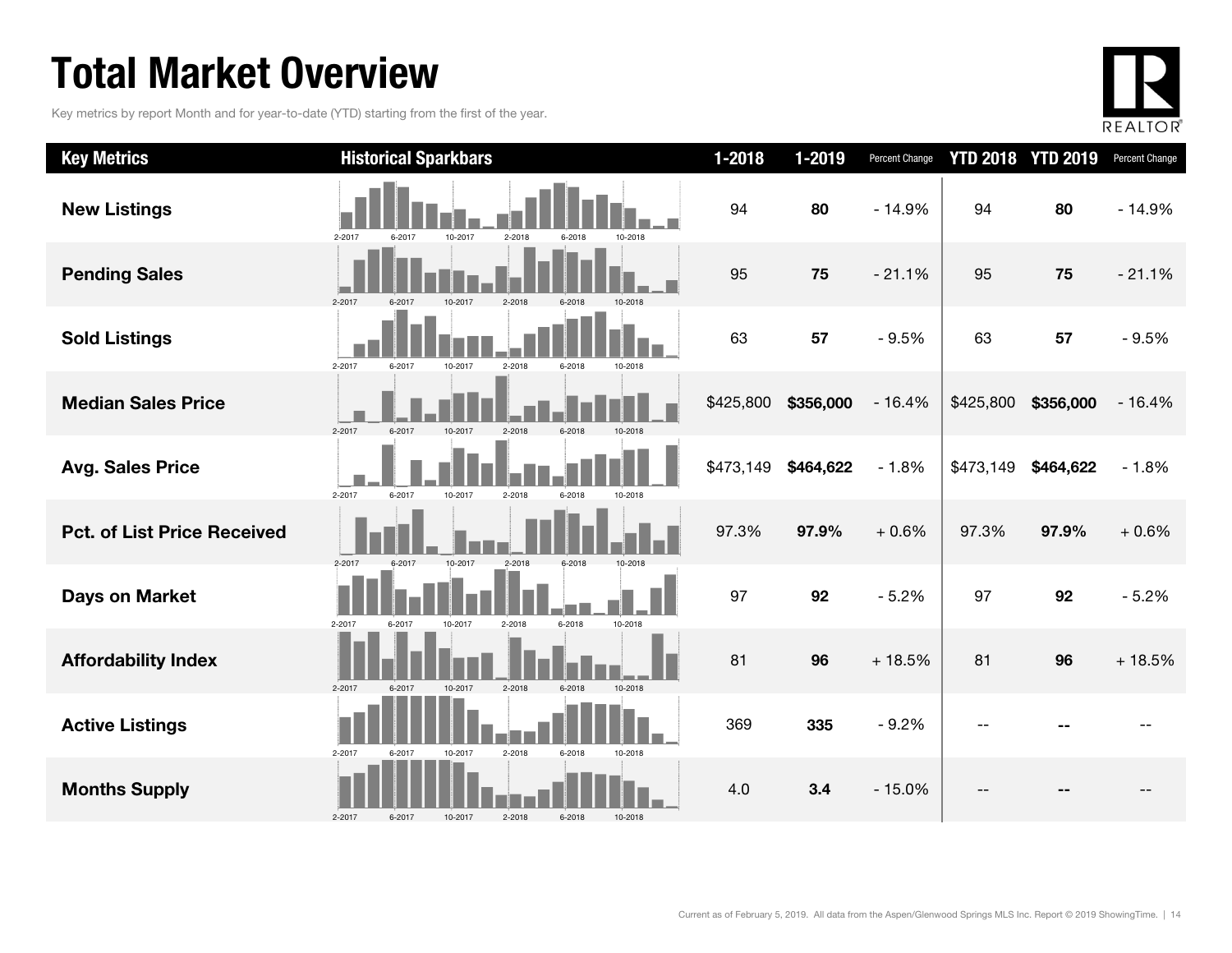

Actual sales that have closed in a given month.



335

By Property Type 1-2018 1-2019

#### By Price Range – All Properties – Rolling 12 Months

| $1 - 2018$ | $1 - 2019$<br>$\sim$ |
|------------|----------------------|
|------------|----------------------|

| 421                   | 428 | 484 | 521                         | 165 | 183                         | 28                          | 28 |                                |                               |  |                                              |                            |                     | 804                     | 861 | 303     | 311             | 1,107   | 1,172          |
|-----------------------|-----|-----|-----------------------------|-----|-----------------------------|-----------------------------|----|--------------------------------|-------------------------------|--|----------------------------------------------|----------------------------|---------------------|-------------------------|-----|---------|-----------------|---------|----------------|
| $+1.7%$<br>$<$ \$300K |     |     | $+7.6%$<br>\$300K to \$599K |     | ⊦ 10.9%<br>\$600K to \$999K | $0.0\%$<br>\$1.0M to \$1.4M |    | $-125.0\%$<br>\$1.5M to \$1.9M | $-60.0\%$<br>\$2.0M to \$2.5M |  | $\overline{\phantom{a}}$<br>\$2.5M to \$4.9M | $\sim$<br>\$5.0M to \$9.9M | $\sim$<br>$$10.0M+$ | $+7.1%$<br>Singe Family |     | $+2.6%$ | Townhouse-Condo | $+5.9%$ | All Properties |

|                            |               |        |          | <b>Rolling 12 Months</b> |        |           | <b>Compared to Prior Month</b> |         |               |         |        |           |               | <b>Year to Date</b> |           |        |         |           |  |  |
|----------------------------|---------------|--------|----------|--------------------------|--------|-----------|--------------------------------|---------|---------------|---------|--------|-----------|---------------|---------------------|-----------|--------|---------|-----------|--|--|
|                            | Single Family |        |          | Condo                    |        |           | Single Family                  |         |               | Condo   |        |           | Single Family |                     |           | Condo  |         |           |  |  |
| <b>By Price Range</b>      | 1-2018        | 1-2019 | Change   | $1 - 2018$               | 1-2019 | Change    | 12-2018                        | $-2019$ | Change        | 12-2018 | 1-2019 | Change    | 1-2018        | $-2019$             | Change    | 1-2018 | $-2019$ | Change    |  |  |
| \$299,999 and Below        | 239           | 249    | $+4.2%$  | 182                      | 179    | $-1.6%$   |                                | 8       | $-52.9%$      |         | 10     | $-41.2%$  | 13            | 8                   | $-38.5%$  | 11     | 10      | - 9.1%    |  |  |
| \$300,000 to \$599,999     | 384           | 411    | + 7.0%   | 100                      | 110    | $+10.0\%$ | 23                             | 17      | $-26.1%$      |         |        | $+80.0\%$ | 22            | 17                  | $-22.7%$  |        |         | + 800.0%  |  |  |
| \$600,000 to \$999,999     | 146           | 162    | $+11.0%$ | 19                       | 21     | $+10.5%$  |                                | 8       | $0.0\%$       |         |        | $0.0\%$   | 10            |                     | $-20.0%$  |        |         | $+50.0\%$ |  |  |
| \$1,000,000 to \$1,499,999 | 26            | 27     | + 3.8%   |                          |        | $-50.0%$  |                                |         | $-100.0\%$    |         |        | --        |               |                     | $-100.0%$ |        |         |           |  |  |
| \$1,500,00 to \$1,999,999  |               | 9      | 125.0%   |                          |        | $- -$     |                                |         | $+100.0\%$    | 0       |        | --        |               |                     | --        |        |         |           |  |  |
| \$2,000,000 to \$2,499,999 |               |        | $-60.0%$ |                          |        | $- -$     |                                |         | $\sim$ $\sim$ |         |        | $- -$     |               |                     | $-100.0%$ |        |         |           |  |  |
| \$2,500,000 to \$4,999,999 |               |        | $- -$    |                          |        | $- -$     |                                |         | $- -$         |         |        | --        |               |                     | --        |        |         |           |  |  |
| \$5,000,000 to \$9,999,999 |               |        | $- -$    |                          |        | $- -$     |                                |         | $- -$         |         |        | --        |               |                     | $- -$     |        |         |           |  |  |
| \$10,000,000 and Above     |               |        | $- -$    |                          |        | $- -$     |                                |         | $\sim$ $\sim$ |         |        | --        |               |                     | --        |        |         |           |  |  |
| <b>All Price Ranges</b>    | 804           | 861    | $+7.1%$  | 303                      | 311    | $+2.6%$   | 50                             | 35      | $-30.0\%$     | 25      | 22     | $-12.0%$  | 49            | 35                  | $-28.6%$  | 14     | 22      | $+57.1%$  |  |  |

### Inventory of Active Listings

A measure of the number of homes available for sale at a given time.

#### 80121 82 $-42$  45  $45$  21 1 <sup>04</sup> 11 8 816  $\overline{4}$  $\overline{4}$  <sup>60</sup> 96 72 348 8 16 4 4 0 $\mathsf 0$ < \$300K \$300K to \$599K \$600K to \$999K \$1.0M to \$1.4M \$1.5M to \$1.9M \$2.0M to \$2.5M \$2.5M to \$4.9M \$5.0M to \$9.9M \$10.0M+ By Price Range – All Properties **1-2018** 1-2019 288 81 369 265 70Singe Family Townhouse-Condo All Properties By Property Type 1-2018 1-2019 - 25.0% - 20.7% - 12.2% + 7.1% + 61.9% - 27.3% + 100.0% 0.0% --- 8.0% - 13.6% - 9.2%

|                            |               |        |           | Year over Year |        |               |               |         | <b>Compared to Prior Month</b> |          |        | Year to Date             |                                  |                                       |  |  |  |
|----------------------------|---------------|--------|-----------|----------------|--------|---------------|---------------|---------|--------------------------------|----------|--------|--------------------------|----------------------------------|---------------------------------------|--|--|--|
|                            | Single Family |        |           |                | Condo  |               | Single Family |         |                                | Condo    |        |                          | Single Family                    | Condo                                 |  |  |  |
| <b>By Price Range</b>      | 1-2018        | 1-2019 | Change    | $1 - 2018$     | 1-2019 | Change        | 12-2018       | $-2019$ | Change                         | 12-2018  | 1-2019 | Change                   |                                  |                                       |  |  |  |
| \$299.999 and Below        | 47            | 31     | $-34.0%$  | 33             | 29     | $-12.1%$      | 38            | 31      | $-18.4%$                       | 33       | 29     | $-12.1%$                 |                                  | There are no year-to-date figures for |  |  |  |
| \$300,000 to \$599,999     | 95            | 69     | $-27.4%$  | 26             | 27     | $+3.8%$       | 79            | 69      | $-12.7%$                       | 28       | 27     | $-3.6%$                  | inventory because it is simply a |                                       |  |  |  |
| \$600,000 to \$999.999     | 64            | 65     | $+1.6%$   | 18             |        | $-61.1%$      |               | 65      | - 8.5%                         | 6        |        | $+16.7%$                 |                                  | snapshot frozen in time at the end of |  |  |  |
| \$1,000,000 to \$1,499,999 | 38            | 39     | $+2.6%$   | 4              | 6      | $+50.0%$      | 40            | 39      | - 2.5%                         | 6        | 6      | $0.0\%$                  |                                  | each month. It does not add up over a |  |  |  |
| \$1,500,00 to \$1,999,999  | 21            | 33     | + 57.1%   | 0              |        | $\sim$ $\sim$ | 37            | 33      | $-10.8\%$                      |          |        | $0.0\%$                  |                                  | period of months.                     |  |  |  |
| \$2,000,000 to \$2,499,999 | 11            | 8      | $-27.3%$  | 0              | 0      | $- -$         |               | 8       | $-11.1%$                       | 0        |        | $- -$                    |                                  |                                       |  |  |  |
| \$2,500,000 to \$4,999,999 | 8             | 16     | $+100.0%$ | 0              |        | $\sim$ $\sim$ |               | 16      | $-5.9%$                        | $\Omega$ |        | $\overline{\phantom{a}}$ |                                  |                                       |  |  |  |
| \$5,000,000 to \$9,999,999 | 4             |        | $0.0\%$   | 0              |        | $\sim$ $\sim$ |               | 4       | $0.0\%$                        | 0        |        | $- -$                    |                                  |                                       |  |  |  |
| \$10,000,000 and Above     | 0             | 0      | $- -$     | 0              |        | $- -$         |               | 0       | $\sim$ $\sim$                  | 0        |        | $- -$                    |                                  |                                       |  |  |  |
| <b>All Price Ranges</b>    | 288           | 265    | $-8.0%$   | 81             | 70     | $-13.6%$      | 295           | 265     | $-10.2%$                       | 74       | 70     | $-5.4%$                  |                                  |                                       |  |  |  |